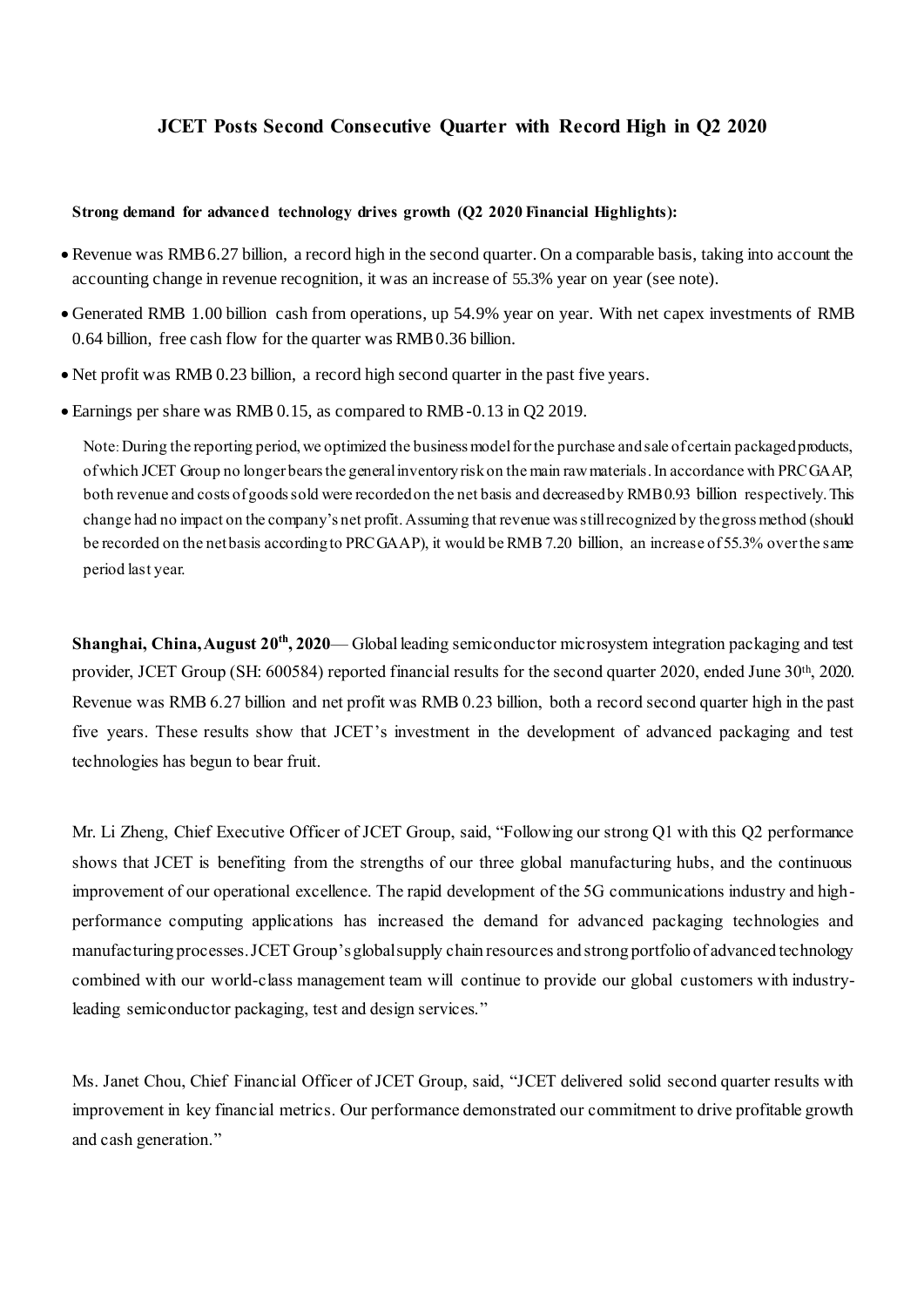## **About JCET Group:**

JCET Group is a leading global semiconductor system integration packaging and test provider, offering a full range of turnkey services that include semiconductor package integration design and characterization, R&D, wafer probe, wafer bumping, package assembly, final test and drop shipment to vendors around the world.

Our comprehensive portfolio covers a wide spectrum of semiconductor applications such as mobile, communication, compute, consumer, automotive and industry etc., through advanced wafer level packaging, 2.5D/3D, System-in-Packaging, and reliable flip chip and wire bonding technologies. JCET Group has two R&D centers in China and Korea, six manufacturing locations in China, Korea and Singapore, and sales centers around the world, providing close technology collaboration and efficient supply-chain manufacturing to customers in China and around the world.

#### **Media contact:**

JCET Group

Christopher Stai

Telephone: +1- 209-534-63

Mail: [Christopher.Stai@jcetglobal.com](mailto:Christopher.Stai@jcetglobal.com)

#### **Investor Relations Contact:**

Telephone: +86-510-86856061

Mail: [ir@jcetglobal.com](mailto:ir@jcetglobal.com)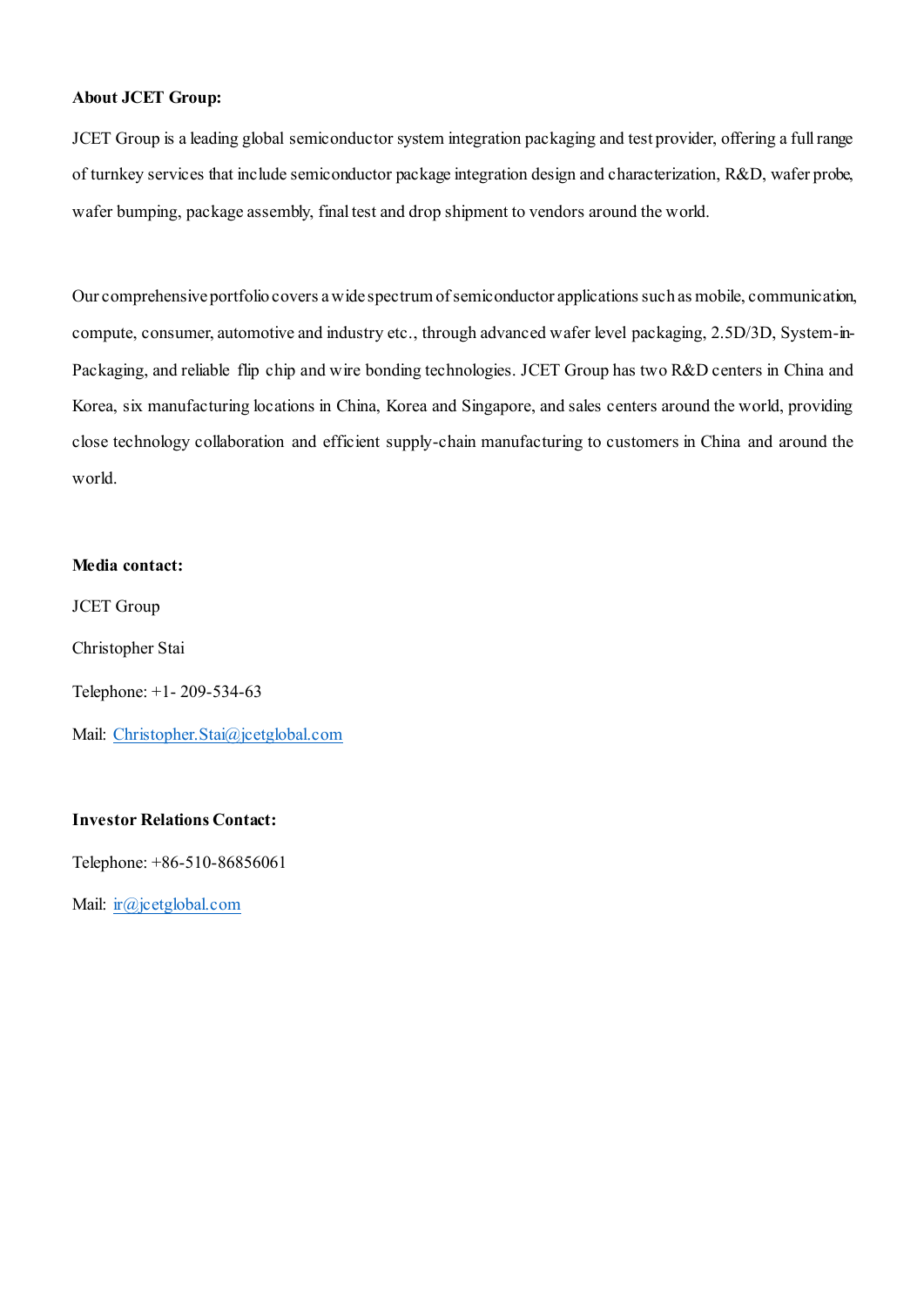|                                       |              | As of        |  |  |
|---------------------------------------|--------------|--------------|--|--|
| <b>ASSETS</b>                         | Jun 30, 2020 | Dec 31, 2019 |  |  |
| <b>Current assets</b>                 |              |              |  |  |
| Currency funds                        | 2,813        | 2,569        |  |  |
| Derivative financial assets           | 3            | 4            |  |  |
| Accounts receivable                   | 2,958        | 3,350        |  |  |
| Receivables financing                 | 59           | 68           |  |  |
| Prepayments                           | 214          | 188          |  |  |
| Other receivables                     | 12           | 11           |  |  |
| Inventories                           | 2,663        | 2,731        |  |  |
| Current portion of non-current assets | 137          | 137          |  |  |
| Other current assets                  | 186          | 501          |  |  |
| <b>Total current assets</b>           | 9,045        | 9,559        |  |  |
| Non-current assets                    |              |              |  |  |
| Long-term receivables                 | 31           | 40           |  |  |
| Long-term equity investments          | 986          | 972          |  |  |
| Other equity investments              | 527          | 517          |  |  |
| Investment properties                 | 98           | 100          |  |  |
| Fixed assets                          | 18,130       | 17,799       |  |  |
| Construction in progress              | 1,146        | 1,664        |  |  |
| Intangible assets                     | 560          | 587          |  |  |
| Goodwill                              | 2,248        | 2,214        |  |  |
| Long-term prepaid expenses            | 0            | 1            |  |  |
| Deferred tax assets                   | 121          | 128          |  |  |
| Other non-current assets              | $\mathbf 1$  | 1            |  |  |
| <b>Total non-current assets</b>       | 23,848       | 24,023       |  |  |
| <b>Total assets</b>                   | 32,893       | 33,582       |  |  |
|                                       |              |              |  |  |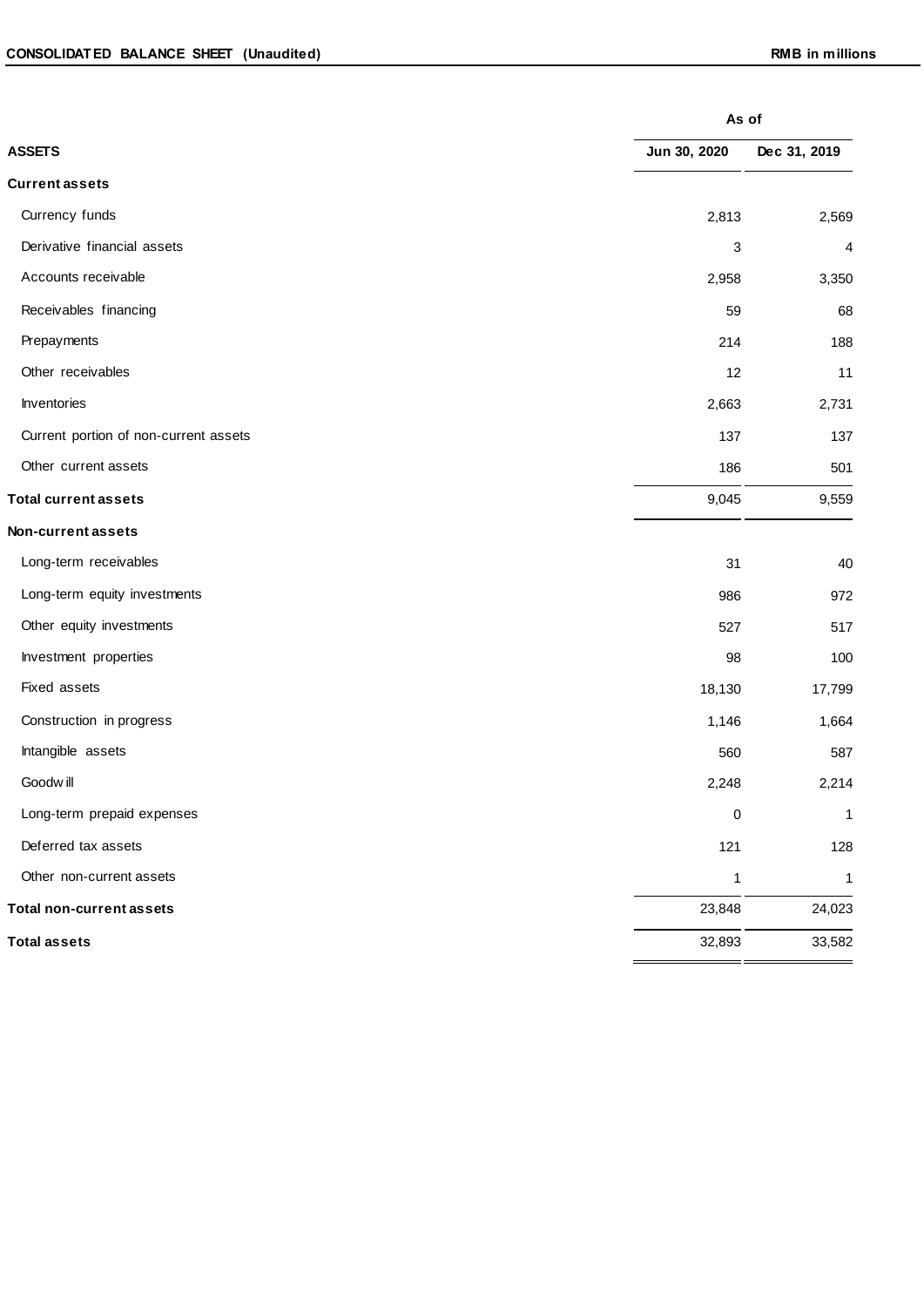| <b>LIABILITIES AND EQUITY</b><br>Jun 30, 2020<br><b>Current liabilities</b><br>6,127<br>Short-term borrow ings<br>Derivative financial liabilities<br>101<br>Notes payable<br>589<br>Accounts payable<br>3,788<br>Receipts in advance<br>0<br>Contract liabilities<br>38<br>Employee benefits payable<br>588<br>Taxes and surcharges payable<br>93<br>Other payables<br>210<br>Current portion of long term liabilities<br>2,590<br>14,124<br><b>Total current liabilities</b><br><b>Non-current liabilities</b><br>3,185<br>Long-term borrow ings<br>Bonds payable<br>1,012<br>Long-term payables<br>920<br>Long-term employee benefits payable<br>1<br>Deferred income<br>332<br>Deferred tax liabilities<br>159<br>5,609<br><b>Total non-current liabilities</b><br><b>Total liabilities</b><br>19,733<br>Equity<br>Paid-in capital<br>1,603<br>Surplus reserves<br>10,242<br>Accumulated other comprehensive income<br>586<br>Specialized reserves<br>122<br>598<br>Unappropriated profit<br>13,151<br>Total equity attributable to owners of the parent<br>Minority shareholders<br>9<br>13,160<br><b>Total equity</b> |                                     |        | As of            |  |  |
|-----------------------------------------------------------------------------------------------------------------------------------------------------------------------------------------------------------------------------------------------------------------------------------------------------------------------------------------------------------------------------------------------------------------------------------------------------------------------------------------------------------------------------------------------------------------------------------------------------------------------------------------------------------------------------------------------------------------------------------------------------------------------------------------------------------------------------------------------------------------------------------------------------------------------------------------------------------------------------------------------------------------------------------------------------------------------------------------------------------------------------|-------------------------------------|--------|------------------|--|--|
|                                                                                                                                                                                                                                                                                                                                                                                                                                                                                                                                                                                                                                                                                                                                                                                                                                                                                                                                                                                                                                                                                                                             |                                     |        | Dec 31, 2019     |  |  |
|                                                                                                                                                                                                                                                                                                                                                                                                                                                                                                                                                                                                                                                                                                                                                                                                                                                                                                                                                                                                                                                                                                                             |                                     |        |                  |  |  |
|                                                                                                                                                                                                                                                                                                                                                                                                                                                                                                                                                                                                                                                                                                                                                                                                                                                                                                                                                                                                                                                                                                                             |                                     |        | 9,098            |  |  |
|                                                                                                                                                                                                                                                                                                                                                                                                                                                                                                                                                                                                                                                                                                                                                                                                                                                                                                                                                                                                                                                                                                                             |                                     |        | 161              |  |  |
|                                                                                                                                                                                                                                                                                                                                                                                                                                                                                                                                                                                                                                                                                                                                                                                                                                                                                                                                                                                                                                                                                                                             |                                     |        | 958              |  |  |
|                                                                                                                                                                                                                                                                                                                                                                                                                                                                                                                                                                                                                                                                                                                                                                                                                                                                                                                                                                                                                                                                                                                             |                                     |        | 4,618            |  |  |
|                                                                                                                                                                                                                                                                                                                                                                                                                                                                                                                                                                                                                                                                                                                                                                                                                                                                                                                                                                                                                                                                                                                             |                                     |        | 113              |  |  |
|                                                                                                                                                                                                                                                                                                                                                                                                                                                                                                                                                                                                                                                                                                                                                                                                                                                                                                                                                                                                                                                                                                                             |                                     |        | $\boldsymbol{0}$ |  |  |
|                                                                                                                                                                                                                                                                                                                                                                                                                                                                                                                                                                                                                                                                                                                                                                                                                                                                                                                                                                                                                                                                                                                             |                                     |        | 586              |  |  |
|                                                                                                                                                                                                                                                                                                                                                                                                                                                                                                                                                                                                                                                                                                                                                                                                                                                                                                                                                                                                                                                                                                                             |                                     |        | 53               |  |  |
|                                                                                                                                                                                                                                                                                                                                                                                                                                                                                                                                                                                                                                                                                                                                                                                                                                                                                                                                                                                                                                                                                                                             |                                     |        | 235              |  |  |
|                                                                                                                                                                                                                                                                                                                                                                                                                                                                                                                                                                                                                                                                                                                                                                                                                                                                                                                                                                                                                                                                                                                             |                                     |        | 1,827            |  |  |
|                                                                                                                                                                                                                                                                                                                                                                                                                                                                                                                                                                                                                                                                                                                                                                                                                                                                                                                                                                                                                                                                                                                             |                                     |        | 17,649           |  |  |
|                                                                                                                                                                                                                                                                                                                                                                                                                                                                                                                                                                                                                                                                                                                                                                                                                                                                                                                                                                                                                                                                                                                             |                                     |        |                  |  |  |
|                                                                                                                                                                                                                                                                                                                                                                                                                                                                                                                                                                                                                                                                                                                                                                                                                                                                                                                                                                                                                                                                                                                             |                                     |        | 1,585            |  |  |
|                                                                                                                                                                                                                                                                                                                                                                                                                                                                                                                                                                                                                                                                                                                                                                                                                                                                                                                                                                                                                                                                                                                             |                                     |        | $\boldsymbol{0}$ |  |  |
|                                                                                                                                                                                                                                                                                                                                                                                                                                                                                                                                                                                                                                                                                                                                                                                                                                                                                                                                                                                                                                                                                                                             |                                     |        | 1,216            |  |  |
|                                                                                                                                                                                                                                                                                                                                                                                                                                                                                                                                                                                                                                                                                                                                                                                                                                                                                                                                                                                                                                                                                                                             |                                     |        | 1                |  |  |
|                                                                                                                                                                                                                                                                                                                                                                                                                                                                                                                                                                                                                                                                                                                                                                                                                                                                                                                                                                                                                                                                                                                             |                                     |        | 337              |  |  |
|                                                                                                                                                                                                                                                                                                                                                                                                                                                                                                                                                                                                                                                                                                                                                                                                                                                                                                                                                                                                                                                                                                                             |                                     |        | 156              |  |  |
|                                                                                                                                                                                                                                                                                                                                                                                                                                                                                                                                                                                                                                                                                                                                                                                                                                                                                                                                                                                                                                                                                                                             |                                     |        | 3,295            |  |  |
|                                                                                                                                                                                                                                                                                                                                                                                                                                                                                                                                                                                                                                                                                                                                                                                                                                                                                                                                                                                                                                                                                                                             |                                     |        | 20,944           |  |  |
|                                                                                                                                                                                                                                                                                                                                                                                                                                                                                                                                                                                                                                                                                                                                                                                                                                                                                                                                                                                                                                                                                                                             |                                     |        |                  |  |  |
|                                                                                                                                                                                                                                                                                                                                                                                                                                                                                                                                                                                                                                                                                                                                                                                                                                                                                                                                                                                                                                                                                                                             |                                     |        | 1,603            |  |  |
|                                                                                                                                                                                                                                                                                                                                                                                                                                                                                                                                                                                                                                                                                                                                                                                                                                                                                                                                                                                                                                                                                                                             |                                     |        | 10,242           |  |  |
|                                                                                                                                                                                                                                                                                                                                                                                                                                                                                                                                                                                                                                                                                                                                                                                                                                                                                                                                                                                                                                                                                                                             |                                     |        | 429              |  |  |
|                                                                                                                                                                                                                                                                                                                                                                                                                                                                                                                                                                                                                                                                                                                                                                                                                                                                                                                                                                                                                                                                                                                             |                                     |        | 122              |  |  |
|                                                                                                                                                                                                                                                                                                                                                                                                                                                                                                                                                                                                                                                                                                                                                                                                                                                                                                                                                                                                                                                                                                                             |                                     |        | 231              |  |  |
|                                                                                                                                                                                                                                                                                                                                                                                                                                                                                                                                                                                                                                                                                                                                                                                                                                                                                                                                                                                                                                                                                                                             |                                     |        | 12,627           |  |  |
|                                                                                                                                                                                                                                                                                                                                                                                                                                                                                                                                                                                                                                                                                                                                                                                                                                                                                                                                                                                                                                                                                                                             |                                     |        | 11               |  |  |
|                                                                                                                                                                                                                                                                                                                                                                                                                                                                                                                                                                                                                                                                                                                                                                                                                                                                                                                                                                                                                                                                                                                             |                                     |        | 12,638           |  |  |
|                                                                                                                                                                                                                                                                                                                                                                                                                                                                                                                                                                                                                                                                                                                                                                                                                                                                                                                                                                                                                                                                                                                             | <b>Total liabilities and equity</b> | 32,893 | 33,582           |  |  |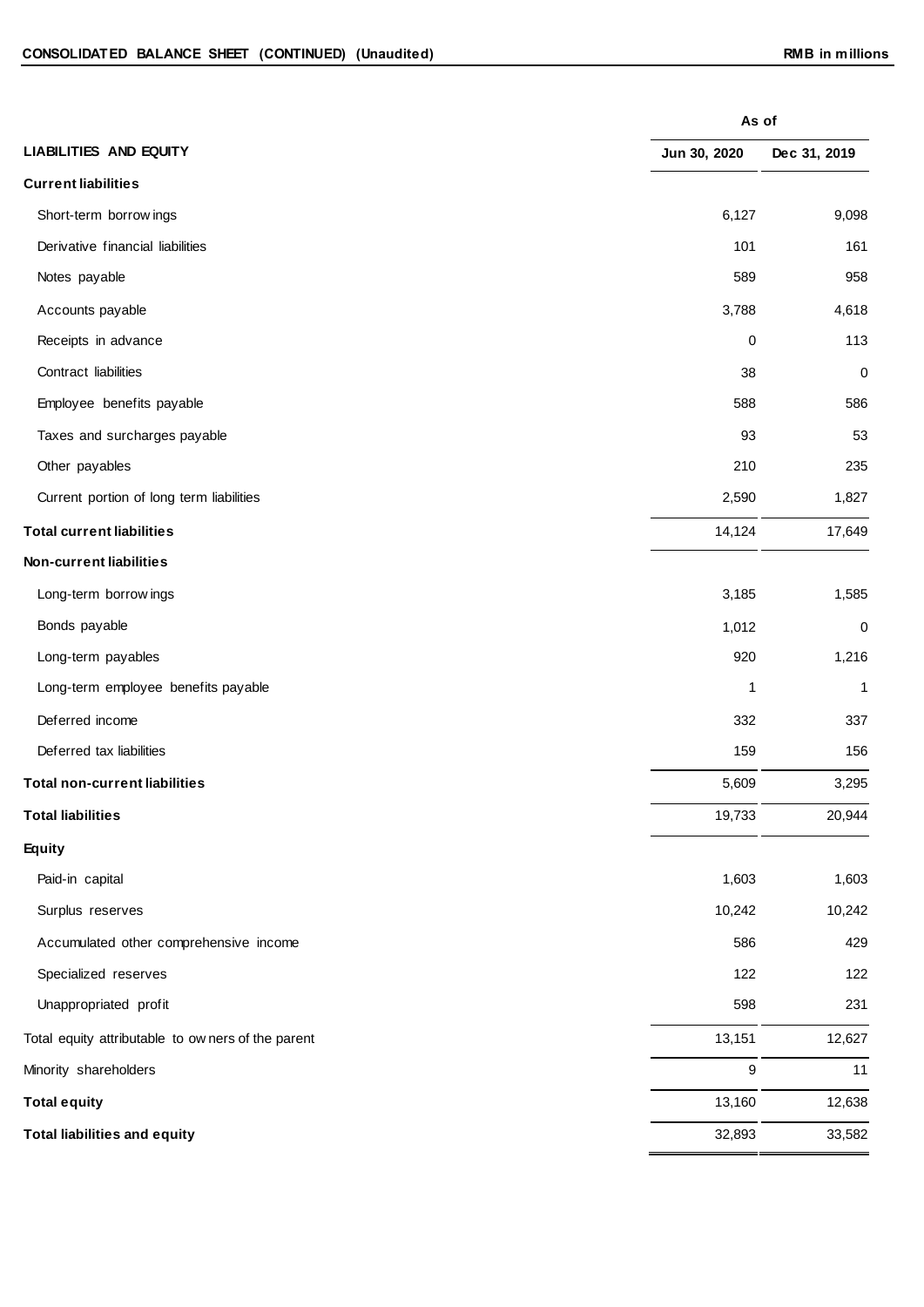|                                                         | Three months ended |              | Six months ended |              |
|---------------------------------------------------------|--------------------|--------------|------------------|--------------|
|                                                         | Jun 30, 2020       | Jun 30, 2019 | Jun 30, 2020     | Jun 30, 2019 |
| <b>Revenue</b>                                          | 6,268              | 4,634        | 11,976           | 9,149        |
| Less: Cost of sales                                     | 5,271              | 4,149        | 10,232           | 8,298        |
| Taxes and surcharges                                    | 9                  | 9            | 17               | 17           |
| Selling expenses                                        | 59                 | 63           | 116              | 128          |
| Administrative expenses                                 | 226                | 303          | 435              | 549          |
| Research and development expenses                       | 276                | 176          | 491              | 349          |
| Finance expenses                                        | 156                | 186          | 303              | 434          |
| Including: Interest expenses                            | 149                | 171          | 303              | 368          |
| Interest income                                         | 10                 | 5            | 19               | 12           |
| Add: Other income                                       | 46                 | 41           | 80               | 185          |
| Investment income/(loss)                                | (6)                | (2)          | (7)              | (3)          |
| Including: Income/(loss) from investments in            |                    |              |                  |              |
| associates and joint ventures                           | (6)                | (2)          | (7)              | (3)          |
| Gain/(loss) on the net position hedging                 | (4)                | 0            | (5)              | 0            |
| Credit impairment (loss is expressed by"-")             | (11)               | (9)          | (6)              | (8)          |
| Asset impairment (loss is expressed by"-")              | (28)               | (17)         | (25)             | (14)         |
| Gain/(loss) on disposal of assets                       | 5                  | 7            | 9                | 7            |
| <b>Operating profit/(loss)</b>                          | 273                | (232)        | 428              | (459)        |
| Add: Non-operating income                               | $\pmb{0}$          | $\mathbf 0$  | 0                | 1            |
| Less: Non-operating expenses                            | 2                  | 0            | 8                | 4            |
| Profit/(loss) before income taxes                       | 271                | (232)        | 420              | (462)        |
| Less: Income tax expenses                               | 38                 | (20)         | 53               | (204)        |
| Net profit/(loss)                                       | 233                | (212)        | 367              | (258)        |
| Classified by continuity of operations                  |                    |              |                  |              |
| Profit/(loss) from continuing operations                | 233                | (212)        | 367              | (258)        |
| Classified by ownership                                 |                    |              |                  |              |
| Net profit/(loss) attributable to owners of the parent  | 232                | (212)        | 366              | (259)        |
| Net profit/(loss) attributable to minority shareholders | $\mathbf{1}$       | 0            | $\mathbf{1}$     | $\mathbf{1}$ |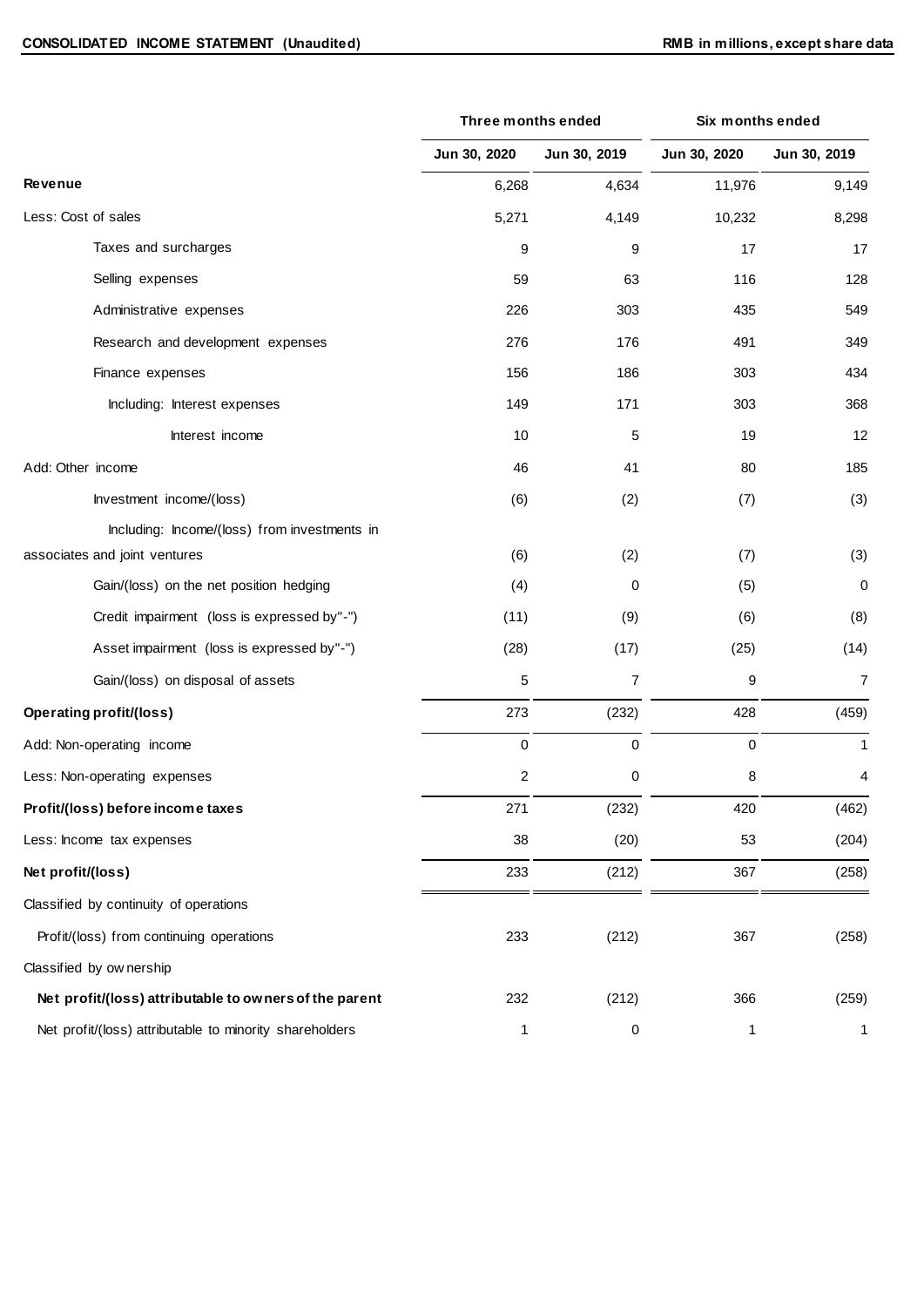|                                                           | <b>Three months ended</b> |                | Six months ended |              |
|-----------------------------------------------------------|---------------------------|----------------|------------------|--------------|
|                                                           | Jun 30, 2020              | Jun 30, 2019   | Jun 30, 2020     | Jun 30, 2019 |
| Other comprehensive income, net of tax                    | 27                        | 170            | 157              | (42)         |
| Comprehensive income attributable to owners of the        |                           |                |                  |              |
| parent                                                    | 27                        | 170            | 157              | (42)         |
| Comprehensive income to be reclassified to profit or loss | 27                        | 170            | 157              | (42)         |
| Comprehensive income using the equity method              | 0                         | 0              | 0                | 0            |
| Cash flow hedge reserve                                   | 5                         | $\overline{c}$ | 3                | 5            |
| Exchange differences of foreign currency financial        |                           |                |                  |              |
| statements                                                | 22                        | 168            | 154              | (47)         |
| Total comprehensive income                                | 260                       | (42)           | 524              | (300)        |
| Including:                                                |                           |                |                  |              |
| Total comprehensive income attributable to owners of      |                           |                |                  |              |
| the parent                                                | 259                       | (42)           | 524              | (301)        |
| Total comprehensive income attributable to minority       |                           |                |                  |              |
| shareholders                                              | 1                         | $\mathbf 0$    | 0                | 1            |
| Earnings per share                                        |                           |                |                  |              |
| Basic earnings per share                                  | 0.15                      | (0.13)         | 0.23             | (0.16)       |
| Diluted earnings per share                                | 0.15                      | (0.13)         | 0.23             | (0.16)       |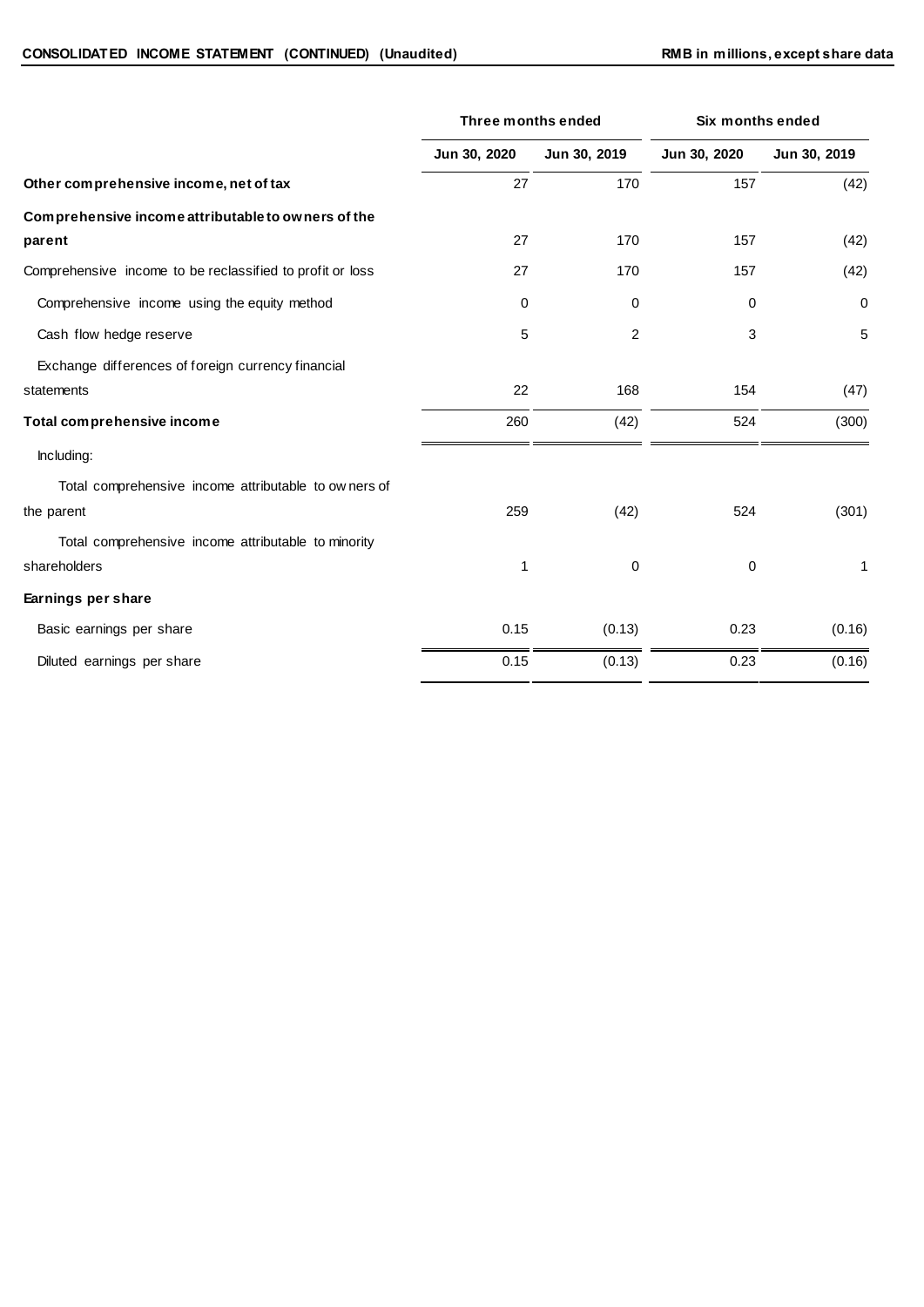|                                                                       | Three months ended |              | Six months ended |              |
|-----------------------------------------------------------------------|--------------------|--------------|------------------|--------------|
|                                                                       | Jun 30, 2020       | Jun 30, 2019 | Jun 30, 2020     | Jun 30, 2019 |
| CASH FLOWS FROM OPERATING ACTIVITIES                                  |                    |              |                  |              |
| Cash receipts from the sale of goods and the rendering of<br>services | 6,857              | 4,547        | 12,892           | 9,956        |
| Receipts of taxes and surcharges refunds                              | 200                | 74           | 423              | 158          |
| Other cash receipts relating to operating activities                  | 230                | 41           | 523              | 208          |
| Total cash inflow s from operating activities                         | 7,287              | 4,662        | 13,838           | 10,322       |
| Cash payments for goods and services                                  | 5,117              | 2,901        | 9,342            | 7,176        |
| Cash payments to and on behalf of employees                           | 829                | 826          | 1,788            | 1,788        |
| Payments of all types of taxes and surcharges                         | 142                | 119          | 232              | 238          |
| Other cash payments relating to operating activities                  | 195                | 168          | 323              | 303          |
| Total cash outflow s from operating activities                        | 6,283              | 4,014        | 11,685           | 9,505        |
| Net cash flows from operating activities                              | 1,004              | 648          | 2,153            | 817          |
| CASH FLOWS FROM INVESTING ACTIVITIES                                  |                    |              |                  |              |
| Cash receipts from returns of investments                             | 0                  | 50           | 0                | 66           |
| Cash receipts from investment income                                  | 0                  | (24)         | 0                | 0            |
| Net cash receipts from disposal of fixed assets, intangible           |                    |              |                  |              |
| assets and other long-term assets                                     | 20                 | 9            | 27               | 15           |
| Other cash receipts relating to investing activities                  | 0                  | 0            | 0                | 20           |
| Total cash inflow s from investing activities                         | 20                 | 35           | 27               | 101          |
| Cash payments to acquire fixed assets, intangible assets and          |                    |              |                  |              |
| other long-term assets                                                | 659                | 940          | 1,337            | 1,530        |
| Total cash outflow s from investing activities                        | 659                | 940          | 1,337            | 1,530        |
| Net cash flows from investing activities                              | (639)              | (905)        | (1, 310)         | (1, 429)     |